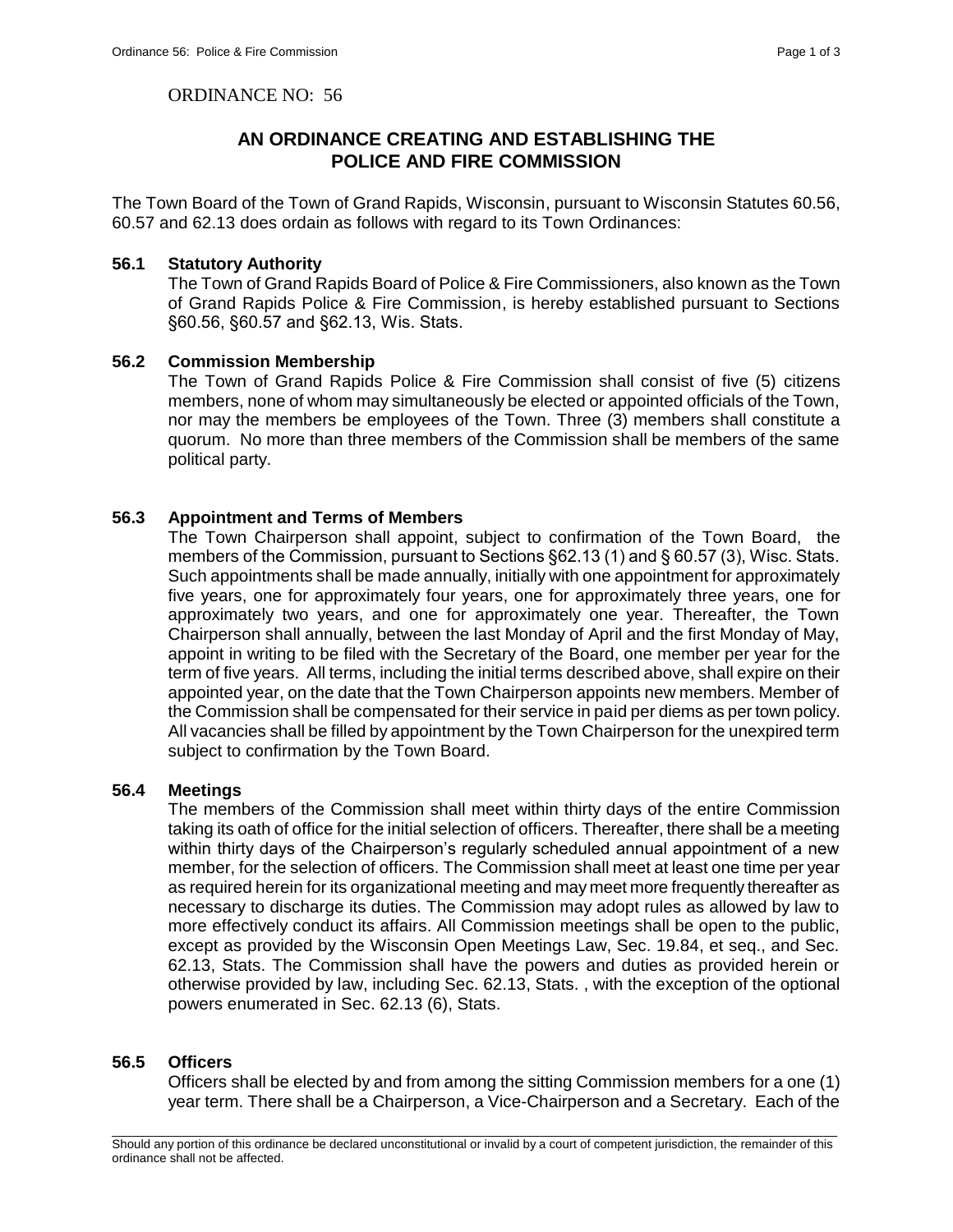five Commission members shall have an equal vote for all matters brought before the Commission for consideration. The Commission members may appoint a non-commission person to act as Assistant Secretary, to assist in duties of Secretary.

# **56.6 Officers Duties and Responsibilities**

Board officers shall have the following duties and responsibilities:

- (1) Chairperson. The Chairperson shall:
	- a) Preside over all meetings and hearings and ensure their orderly conduct;
	- b) Accept filing of written charges against Chiefs and subordinates;
	- c) Issue subpoenas for the attendance of witnesses at hearings pursuant to Wis. Stat. § 62.13 (5) (d);
	- d) Administer oaths to witnesses appearing before the Board;
	- e) Formally ready the charge(s) to the accused at any hearing, including the provisions alleged to have been violated;
	- f) Ask question and control questions asked by other Board members during any hearing;
	- g) Ensure standards for procedural due process are afforded the accused at any hearings; and
	- h) Adjourn Commission proceedings.
- (2) Vice-Chairperson. The Vice-Chairperson shall act in the capacity of Chairperson whenever the Chairperson is unavailable to act for any reason.
- (3) Secretary. The Secretary shall:
	- a) Conduct all correspondence of the Commission, send all notices required by law, ordinance or these rules, or as otherwise requested by the Commission;
	- b) Cause to be published such official notices as are required;
	- c) Attend and keep a record of all Commission proceedings, including the preservation of testimony and any evidence received by the Commission at any hearings in a permanent record and to certify such record to the Circuit Court when required by law;
	- d) Maintain the minutes of each meeting and hearing, with said minutes being signed by the Secretary and Chairperson upon approval by the Commission;
	- e) Provide copies of all Commission minutes to each Commission member as soon as possible and file a copy of said minutes with the Town Clerk;
	- f) Accept filing of all appointments under Wis. Stat. §62.13 (1); and
	- g) Accept for filing all findings and determinations of the Commission relative to disciplinary actions and Commission orders, all of which shall be filed within three (3) days of their adoption pursuant to Wis. Stat. § 62.13 (5)(f).

# **56.7 Appointment of Chiefs.**

The Commission shall appoint the Chief of Police and Chief of the Fire Department, who shall hold their offices during good behavior, subject to suspension or removal by the